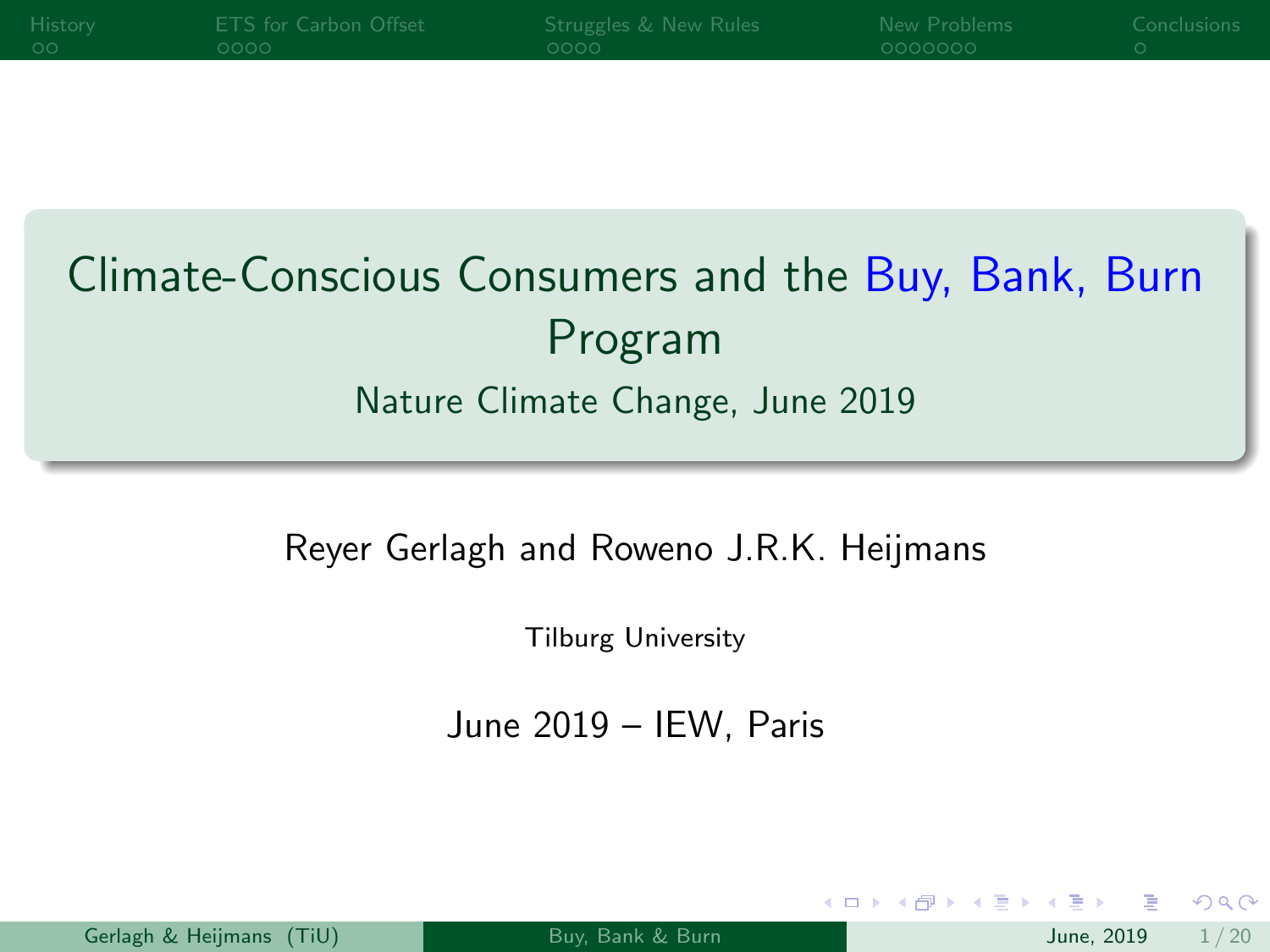nature climate change • The paper I present today is published in 2009, Nature **NORTH AMERICAN WINTERS** NPO variability drives extremes Climate Change, 9: 431 – 433 THE 2018 UK HEATWAVE Influence on public perceptions

> **AMAZON TREE MORTALITY Climatic drivers**

**•** Gerlagh & Heijmans, Climate-conscious consumers and the buy, bank, burn program

イロト イ母 ト イヨ ト イヨ)

**Combatting plastics emissions**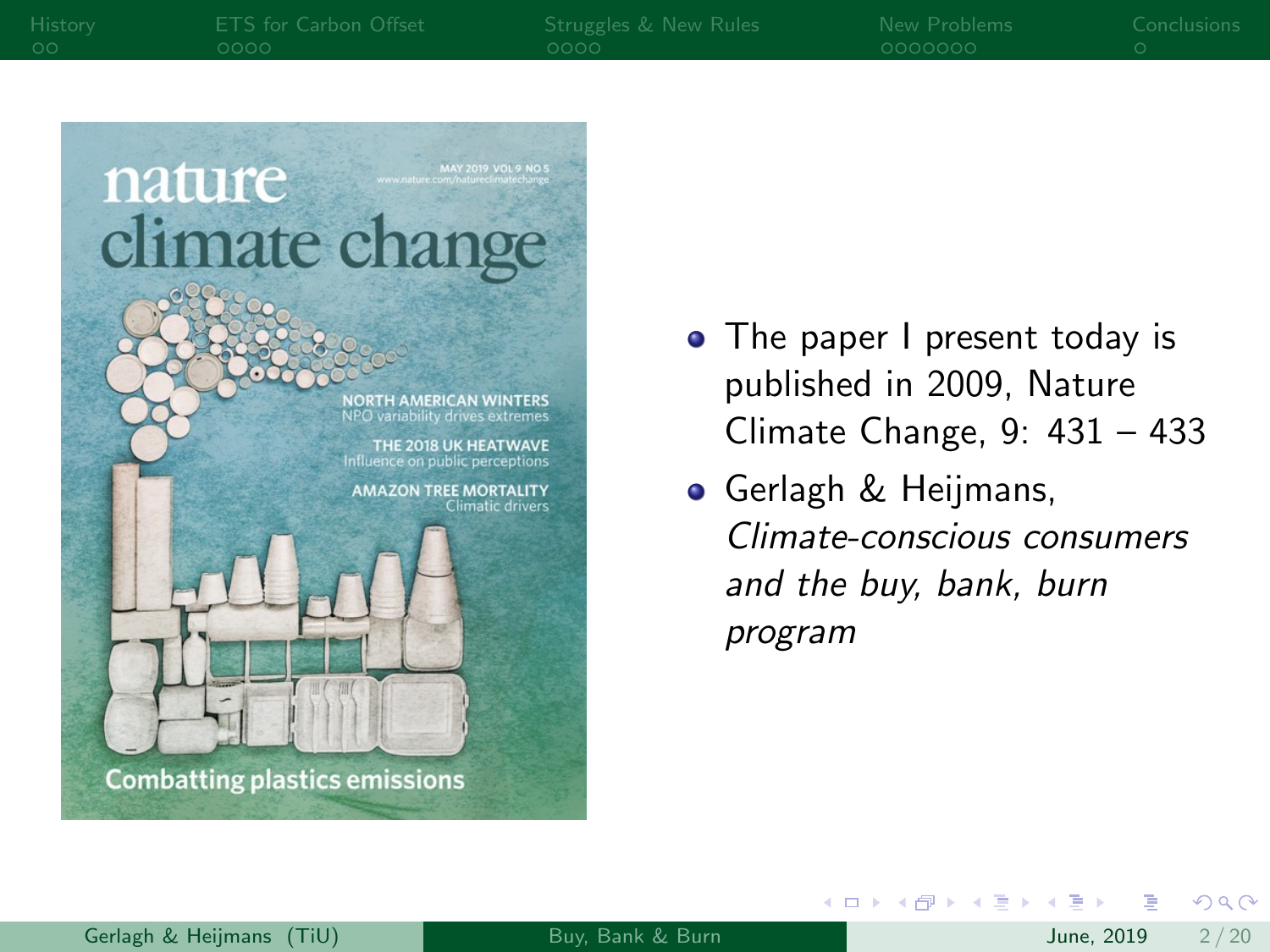<span id="page-2-0"></span>

| History | ETS for Carbon Offset | Struggles & New Rules | <b>Example 19 New Problems</b> | Conclusions |
|---------|-----------------------|-----------------------|--------------------------------|-------------|
| - മറ    | $-0000 -$             | - nnnn -              | $-0000000$                     |             |
|         |                       |                       |                                |             |

### **Motivation**



 $299$ 

目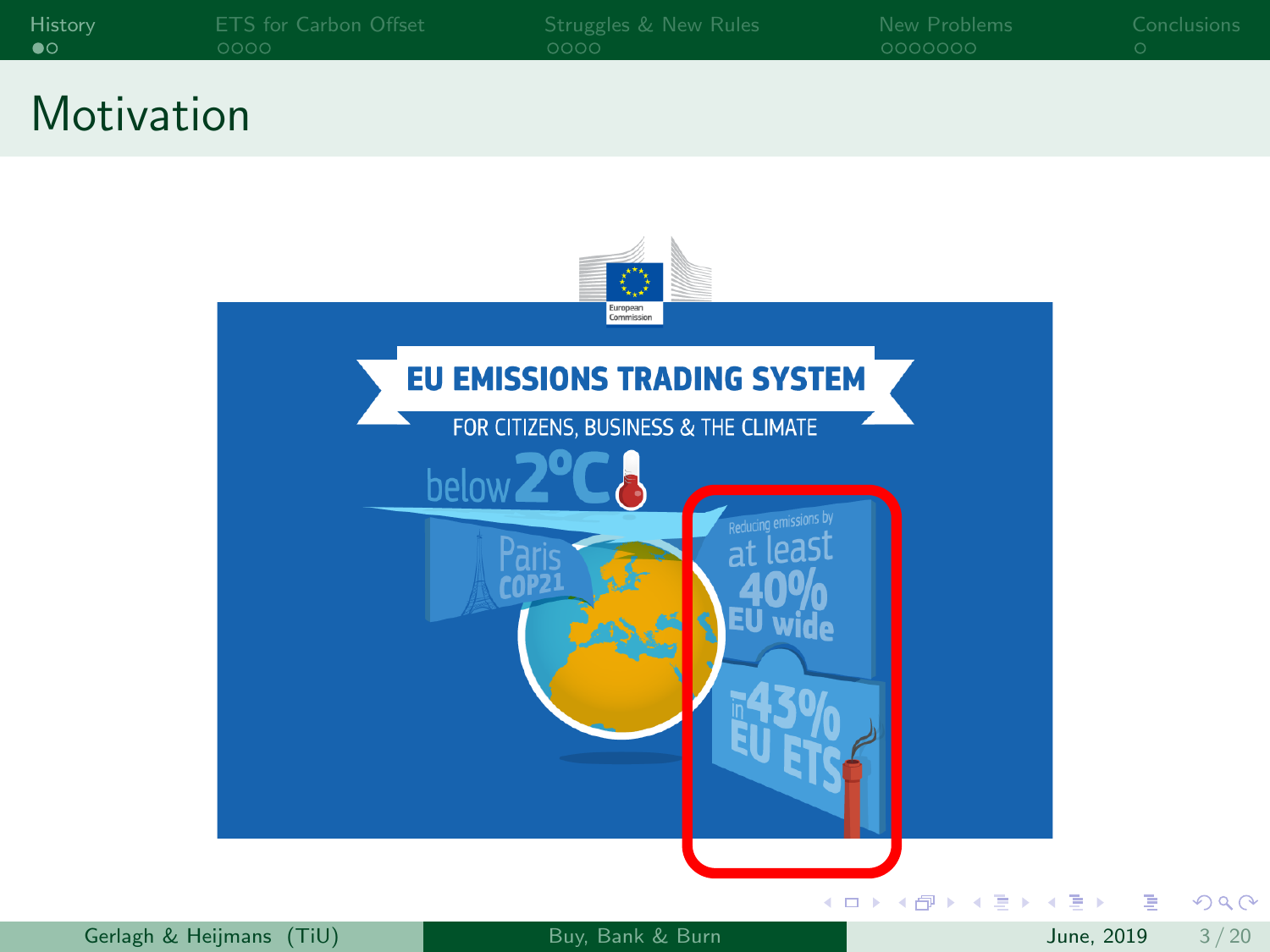| History | ETS for Carbon Offset  | Struggles & New Rules | New Problems | Conclusions |
|---------|------------------------|-----------------------|--------------|-------------|
| ு       | oooo -                 | looon i               | -0000000     |             |
|         | <b>EU ETS: Genesis</b> |                       |              |             |

- Idea (back to Coase): the cheapest way to achieve a given amount of emission redudction is to let firms sort out who does what by trading abatement/emissions.
- Inspired (partly) by the US acid rain program, the EU decided to create an Emission Trading System, a market for  $CO<sub>2</sub>$  emission rights: EU ETS.
- EU ETS to date covers about 45% of European carbon emissions.
- Regulated firms can freely trade allowances in two dimensions:
	- **Between firms**
	- Over time allowances not used today are stored in the 'Bank'

 $\Omega$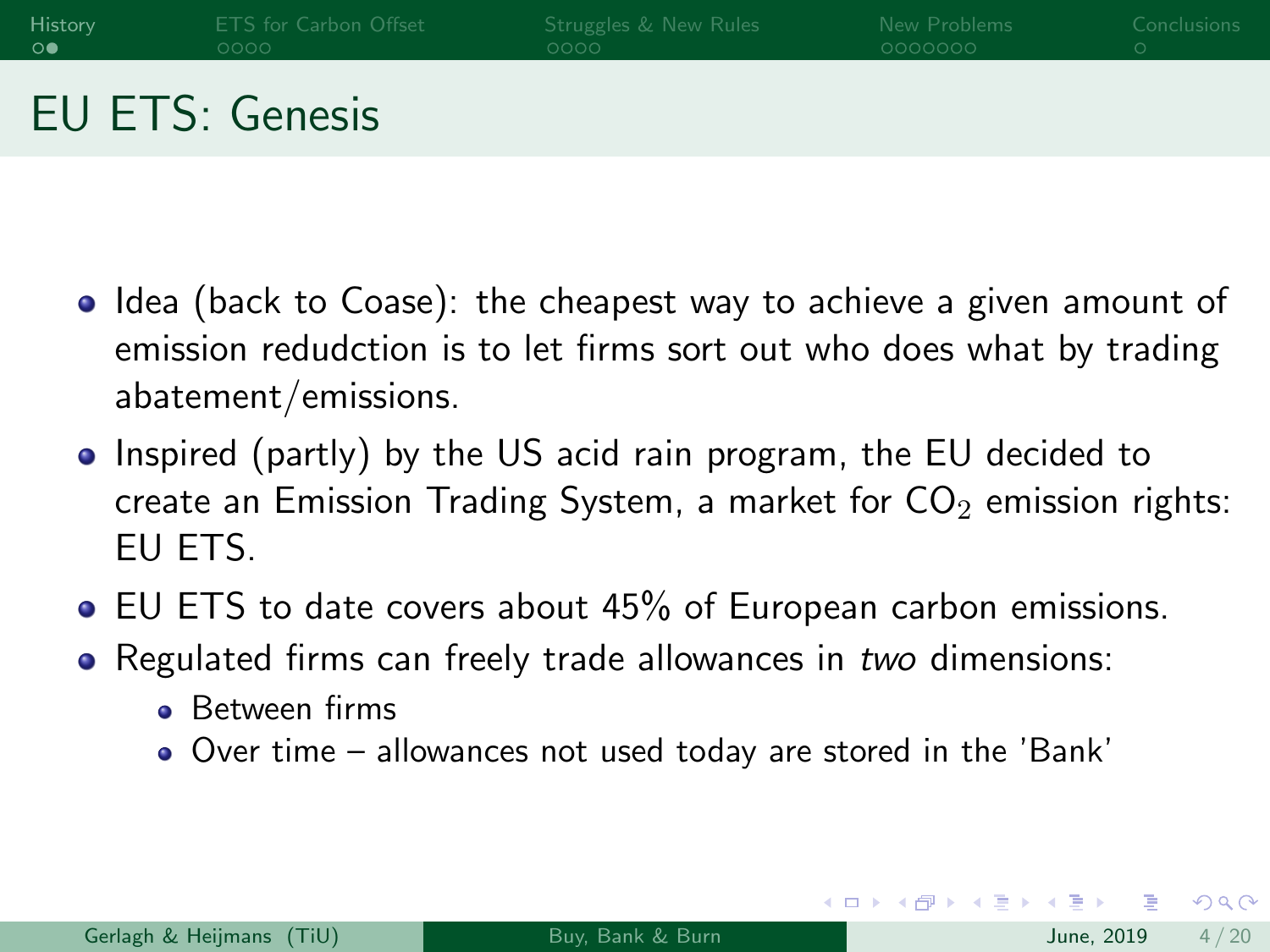<span id="page-4-0"></span>

| History | <b>ETS</b> for Carbon Offset | Struggles & New Rules | New Problems | Conclusions |
|---------|------------------------------|-----------------------|--------------|-------------|
| - ററ    | $\bullet$ 000                | LOOOO I               | ೧೧೧೧೧೧೧      |             |
|         |                              |                       |              |             |

#### Meet a household

- A household (mom  $+$  dad  $+$  2 kids) has flown from Tilburg to San Francisco
- $\bullet$  Emissions due to this flight are 40 tonnes of  $CO<sub>2</sub>$
- The household is climate-conscious and wants to make up for these emissions
- What to do?

 $\Omega$ 

化重 网络重

4 0 F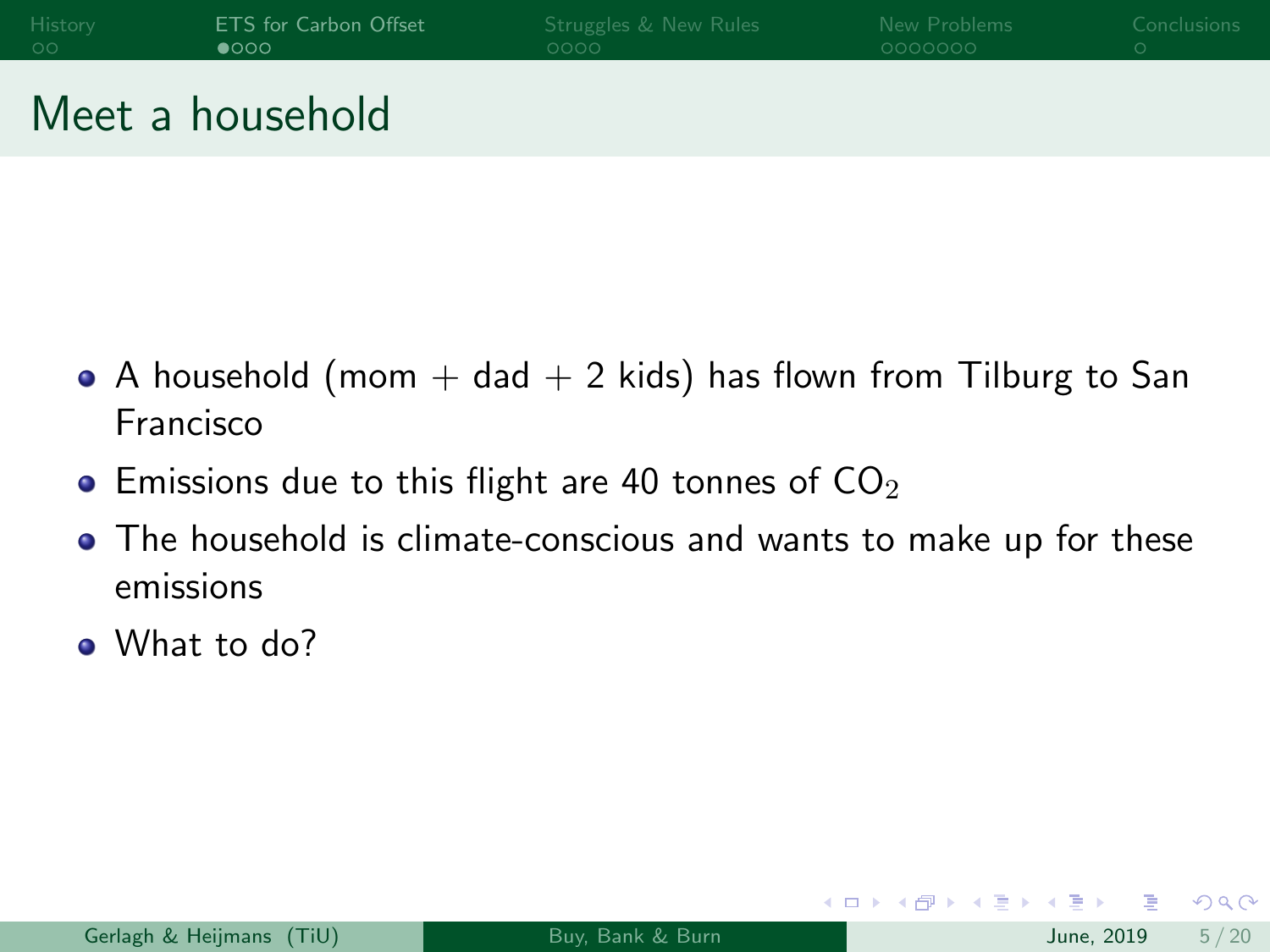| History | <b>ETS</b> for Carbon Offset | Struggles & New Rules | New Problems | Conclusions |
|---------|------------------------------|-----------------------|--------------|-------------|
| - ററ    | $0000 -$                     | $0000 -$              | - 0000000    |             |
|         |                              |                       |              |             |

#### Costs and Trade-offs

There are three ways to compensate for the emissions of the flight:

- **1** Abate h at home against (perceived) cost of  $c(h)$ , e.g. install photo-voltaic cells;
- 2 Buy offset f at some well-established project, at price  $\psi$ , e.g. let KLM plant trees.
- **3** Buy and 'burn'(=write off) k allowances out of the ETS, so emissions by regulated industries decline. The price of allowances is  $p$ . In old EU ETS, total emissions E admit:  $dE/dk = -1$ .
- The household faces a simple program:

$$
\min_{h,f,k} \quad c(h) + \psi f + pk \tag{1}
$$

s.t. 
$$
h + f + k = 40.
$$
 (2)

◂**◻▸ ◂◚▸** 

• Solution: do as is cheapest.

 $200$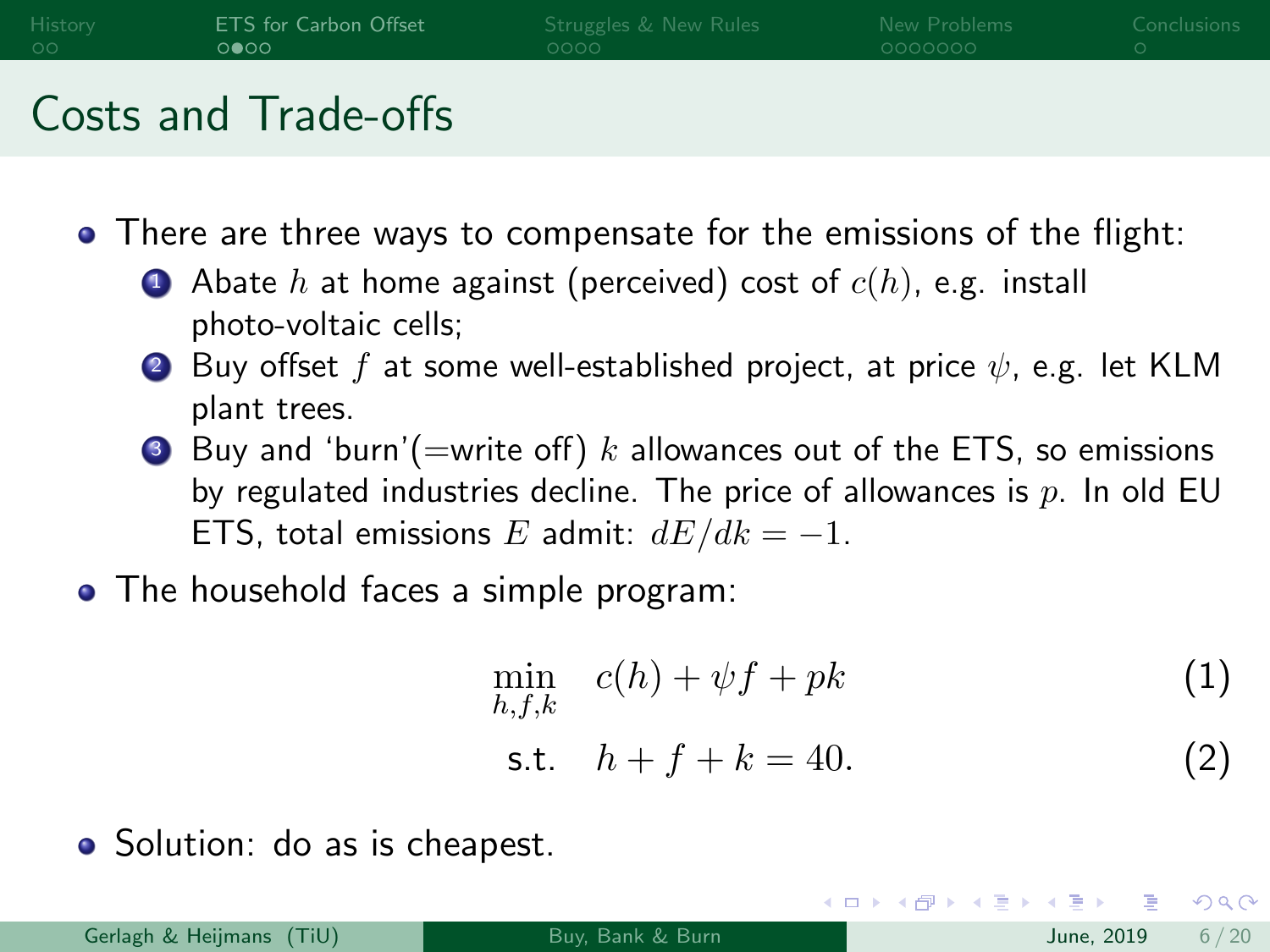| History    | ETS for Carbon Offset | Struggles & New Rules | New Problems | Conclusions |
|------------|-----------------------|-----------------------|--------------|-------------|
| - ററ       | ററ⊕റ                  | OOOO.                 | - 0000000    |             |
| Efficiency |                       |                       |              |             |

The household faces a simple program:

$$
\min_{h,f,k} c(h) + \psi f + pk
$$
\n
$$
\text{s.t.} \quad h + f + k = 40. \tag{3}
$$

4 D F

Solution: do as is cheapest.

#### Result

Competition between offset projects and the ETS lead to about equal marginal costs of abatement for offset projects and ETS-regulated firms:  $\psi \approx p$ .

|  | Gerlagh & Heijmans (TiU) |  |
|--|--------------------------|--|
|  |                          |  |

 $200$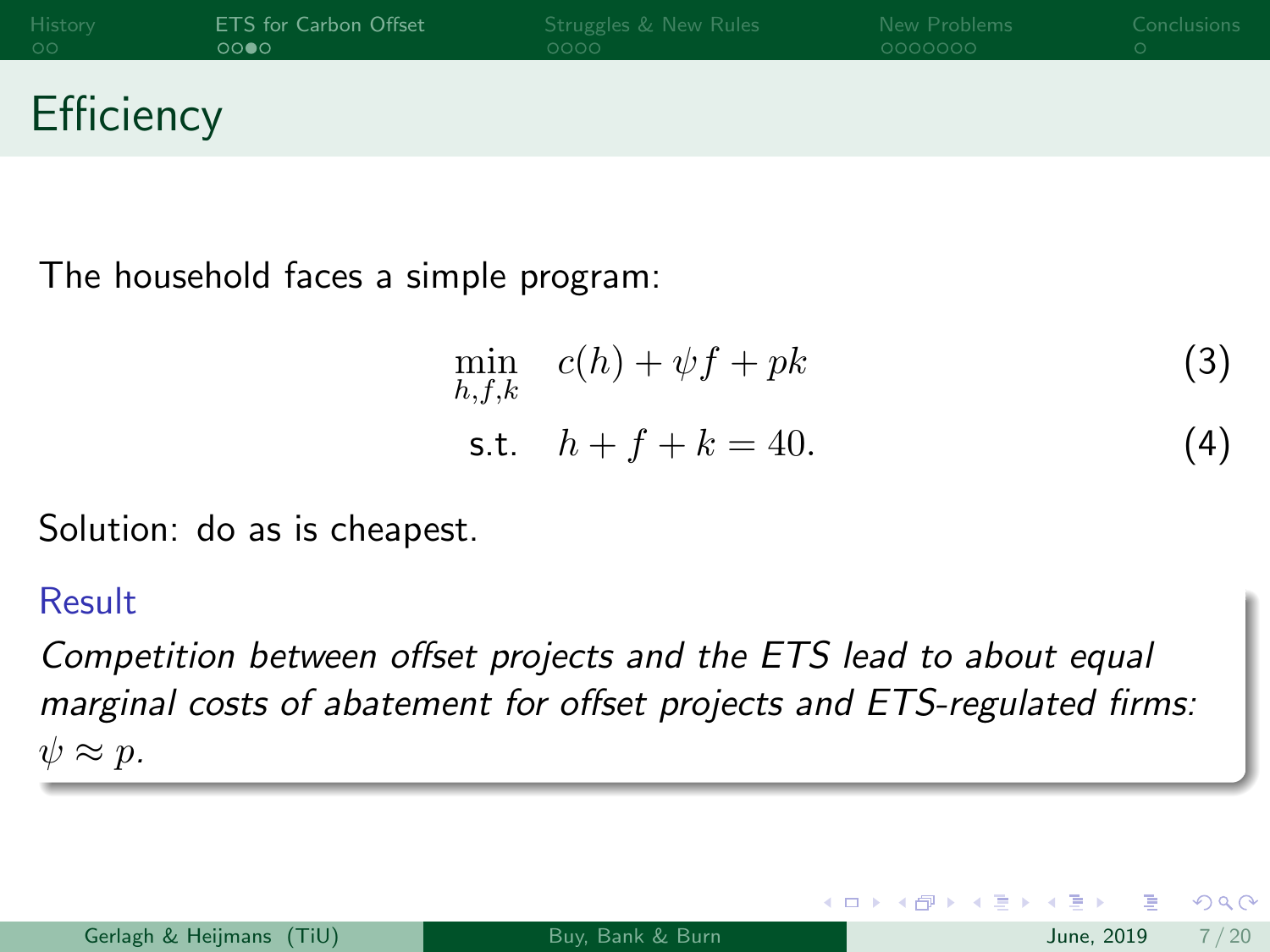| History | ETS for Carbon Offset | Struggles & New Rules | New Problems | Conclusions |
|---------|-----------------------|-----------------------|--------------|-------------|
| - ററ    | 000                   | oooo -                | ೧೧೧೧೧೧೧      |             |
|         |                       |                       |              |             |

Buy and Burn

- Suppose that  $p = \epsilon 20$  and our household decides buying allowances is the way to go
- Thus, 40 allowances have to be bought
- The household ends up paying  $\epsilon$ 800
- The cost of installing pv cells would (including gains from lower electricity bills) would amount to roughly  $\in$ 8000 in the Netherlands – a factor 10 higher!

4 D F

3 ( 금 ) - 3 금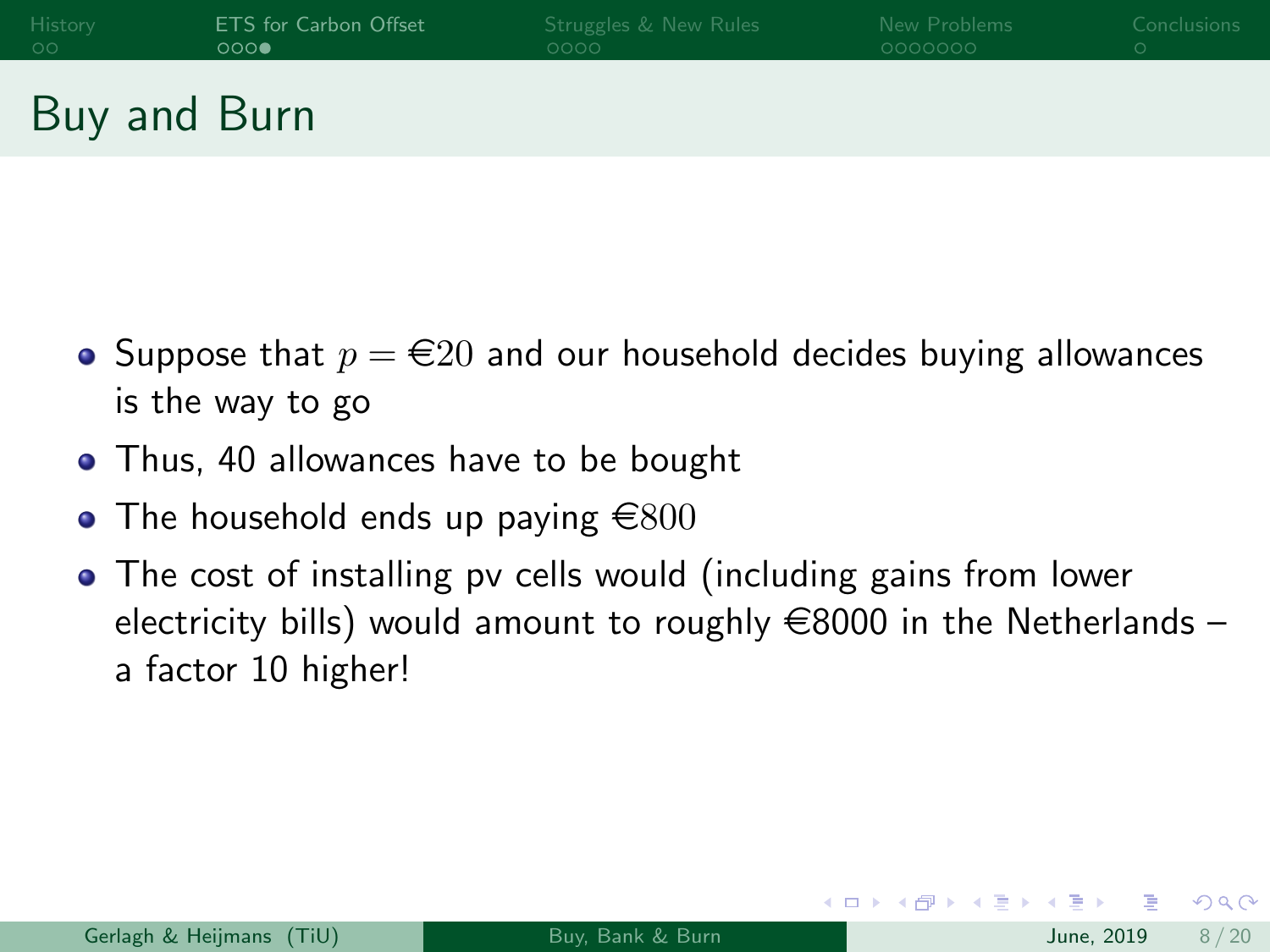# <span id="page-8-0"></span>EU ETS: Early struggles

The EU ETS has been plagued by problems from its very starts

- Inefficiently low allowance prices ( $\epsilon$ 5 per ton CO<sub>2</sub>, or 1 cent per liter of petrol)
	- Provides no incentive to adopt clean technologies
	- (Partly caused by green EU subsidies)
- **•** Extremely volatile allowance prices
	- Dis-incentive to invest in green technologies
- Huge Bank
	- By 2013, more than the yearly auctioned volume of allowances
	- Clear sign too many allowances in the market
- Waterbed effect
	- National climate policies completely ineffective

 $200$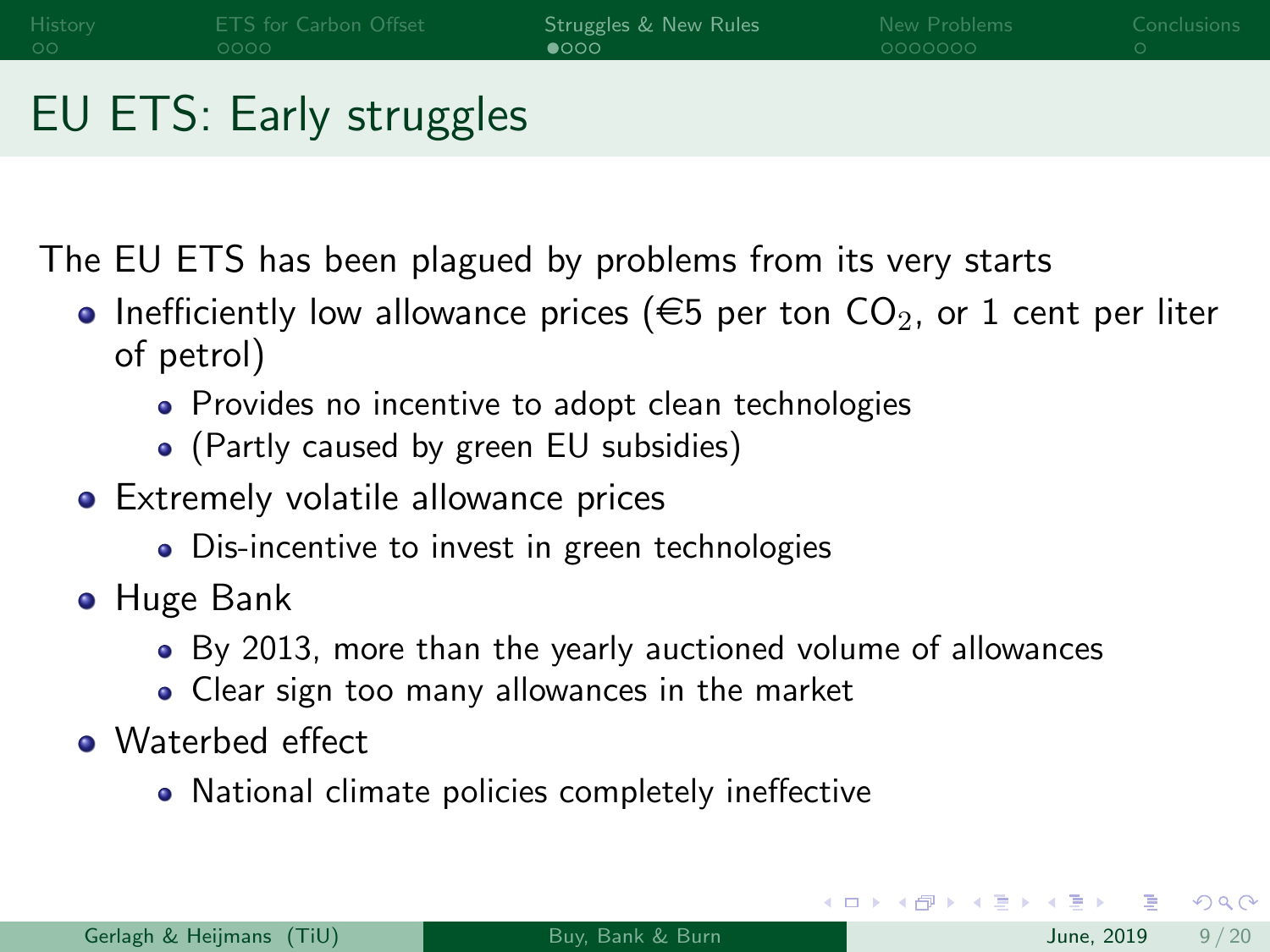[History](#page-2-0) [ETS for Carbon Offset](#page-4-0) Stru**ggles & New Rules [New Problems](#page-12-0)** [Conclusions](#page-19-0)<br>Option Represent Conclusions Company Concerns Conclusions Conclusions 0000 aaaaaaa

## EU ETS: MSR first attempt

The EU realized something had to be done. It took a couple of measures. It created the

- Market Stability Reserve (MSR)
	- When bank too large ( $>$ 833 MtCO<sub>2</sub>), net year fewer permits are auctioned (24%, 12% of bank, as of May 2021) and instead placed in MSR.
	- In later years, when the Bank has shrunk ( $<$ 400 MtCO<sub>2</sub>), MSR-permits fed back into system  $(100 \text{ MtCO}_2)$ .

These measures clearly don't do much to resolve the existing issues; after all, cumulative supply is still fixed.

 $QQ$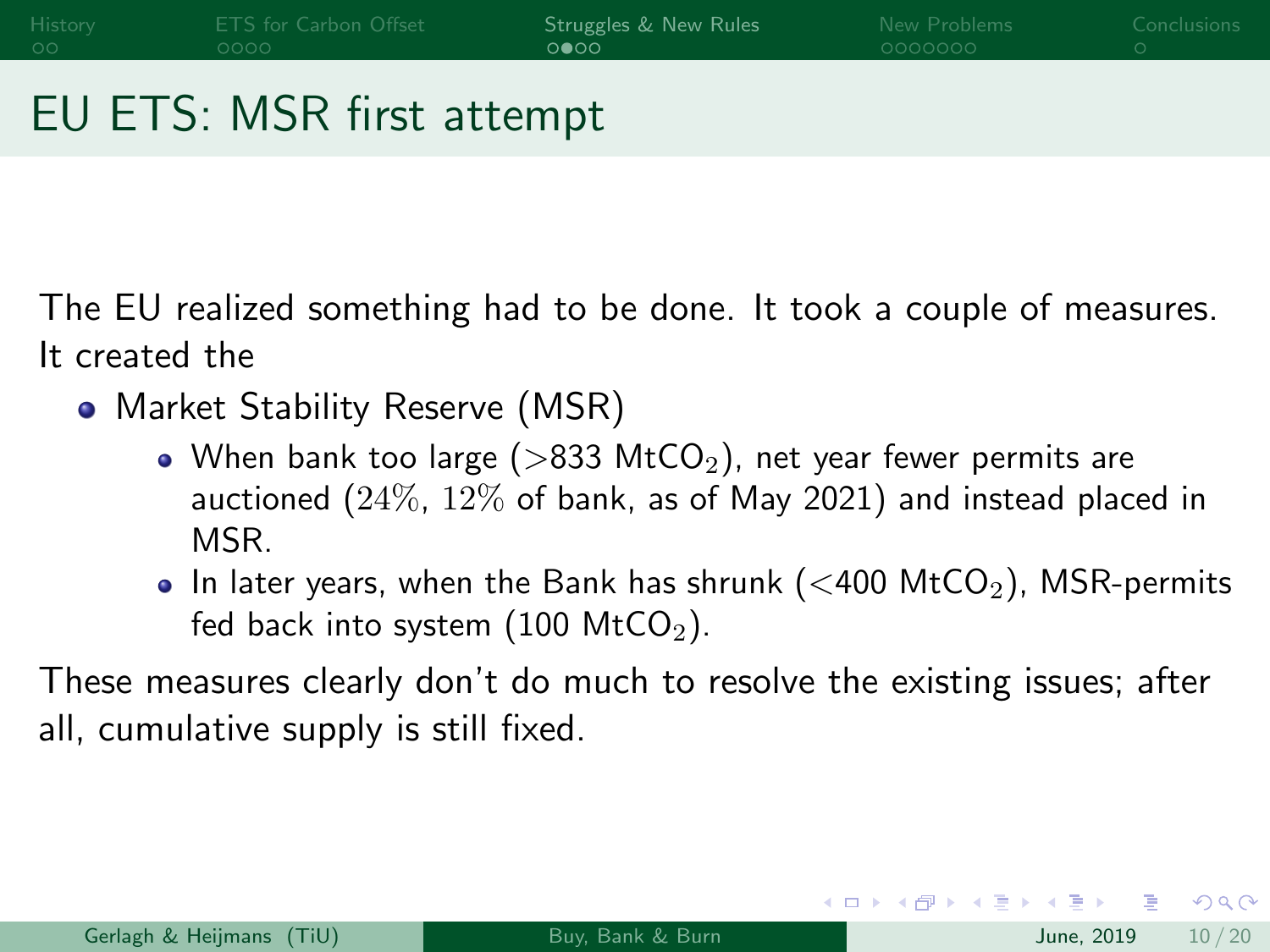| History | ETS for Carbon Offset | Struggles & New Rules | New Problems | Conclusions |
|---------|-----------------------|-----------------------|--------------|-------------|
| - ററ    | LOOOO I               | ററൈ                   | 0000000      |             |
|         |                       |                       |              |             |

### EU ETS: Exodus

The EU realized something better had to be done. Approved Feb 2018 by EU parliament:

- When MSR becomes too large (larger than volume of auctioning in previous year), part of MSR will be canceled completely: forever gone.
- This way, supply endogenous to demand (in a downward direction)!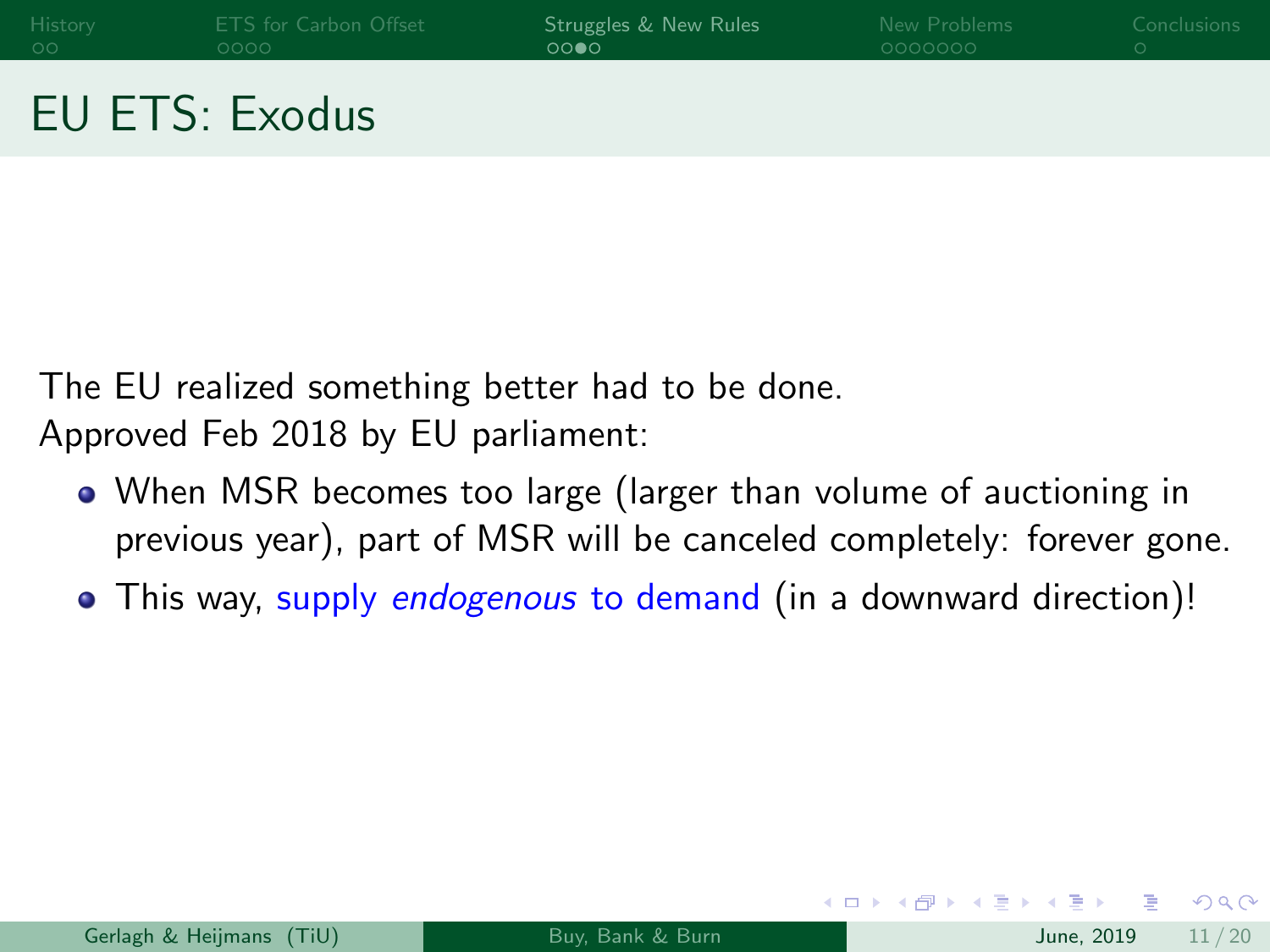

# Simple graphical illustration (2 periods)

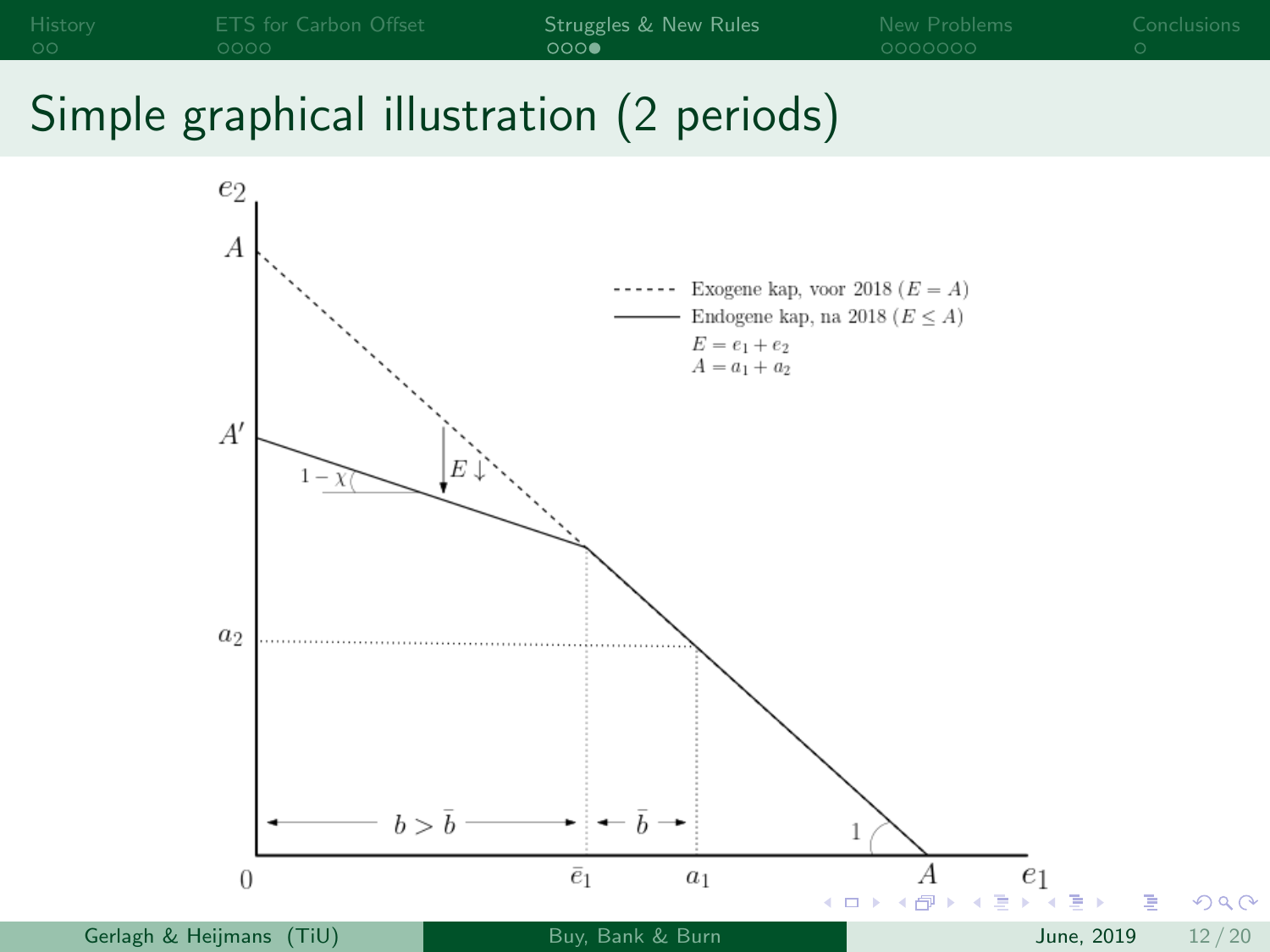<span id="page-12-0"></span>[History](#page-2-0) [ETS for Carbon Offset](#page-4-0) [Struggles & New Rules](#page-8-0) [New Problems](#page-12-0) [Conclusions](#page-19-0)

# New (ETS) rules, new problems

- New mechanism constitutes a welfare gain (Gerlagh and Heijmans 2018)
	- It clearly resolves low and volatile price, waterbed effect, large bank
- In NCC paper, we show that the stabilization mechanism distorts the interaction between ETS regulated and non-regulated markets.
- In short: one problem solved, another created.

( □ ) ( <sub>□</sub>

3 E X 3 E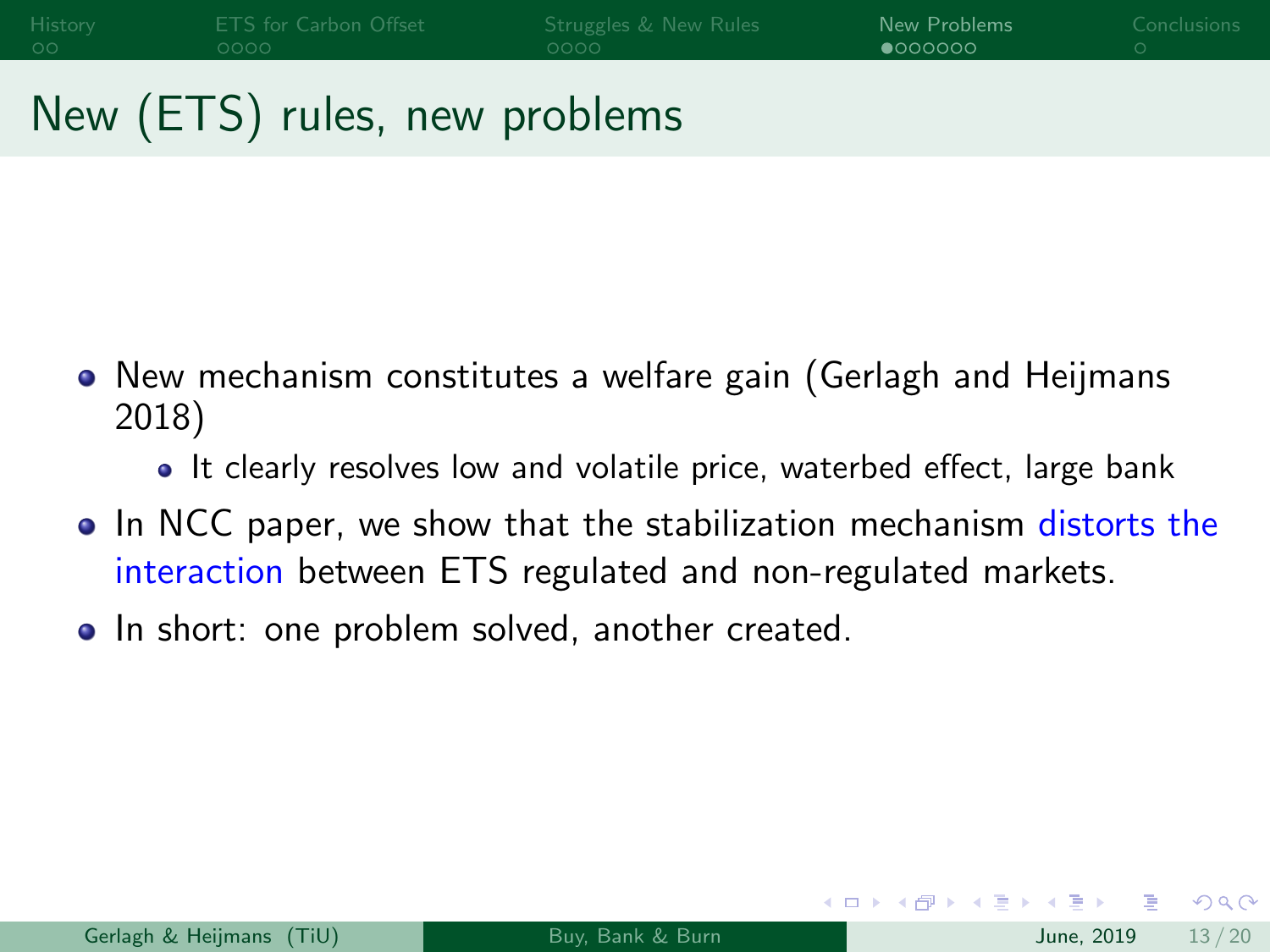| History | ETS for Carbon Offset | Struggles & New Rules | New Problems | Conclusions |
|---------|-----------------------|-----------------------|--------------|-------------|
| - ററ    | ೧೧೧೧                  | ೧೧೧೧                  | 0 000000     |             |
|         |                       |                       |              |             |

### New Rules

Under the new EU ETS rules, a Buy and Burn program is less effective:

$$
\lambda \equiv -\frac{dE}{dk} : \lambda < 1. \tag{5}
$$

- This is because burning an allowance is perceived by the system as an increase in *current* demand  $\rightarrow$  banking of allowances goes down  $\rightarrow$ fewer emissions enter MSR  $\rightarrow$  fewer emissions are cancelled in MSR  $\rightarrow$  more emission allowances are issued cumulative over time.
- Using estimates from Perino (2018), we can calculate the direct effect of increased demand on increased cumulative auctioning to be about 80%. The general-equilibrium effects are then a response of 65%.
- This means  $\lambda = 1/3$
- What does that imply for the household?

 $\Omega$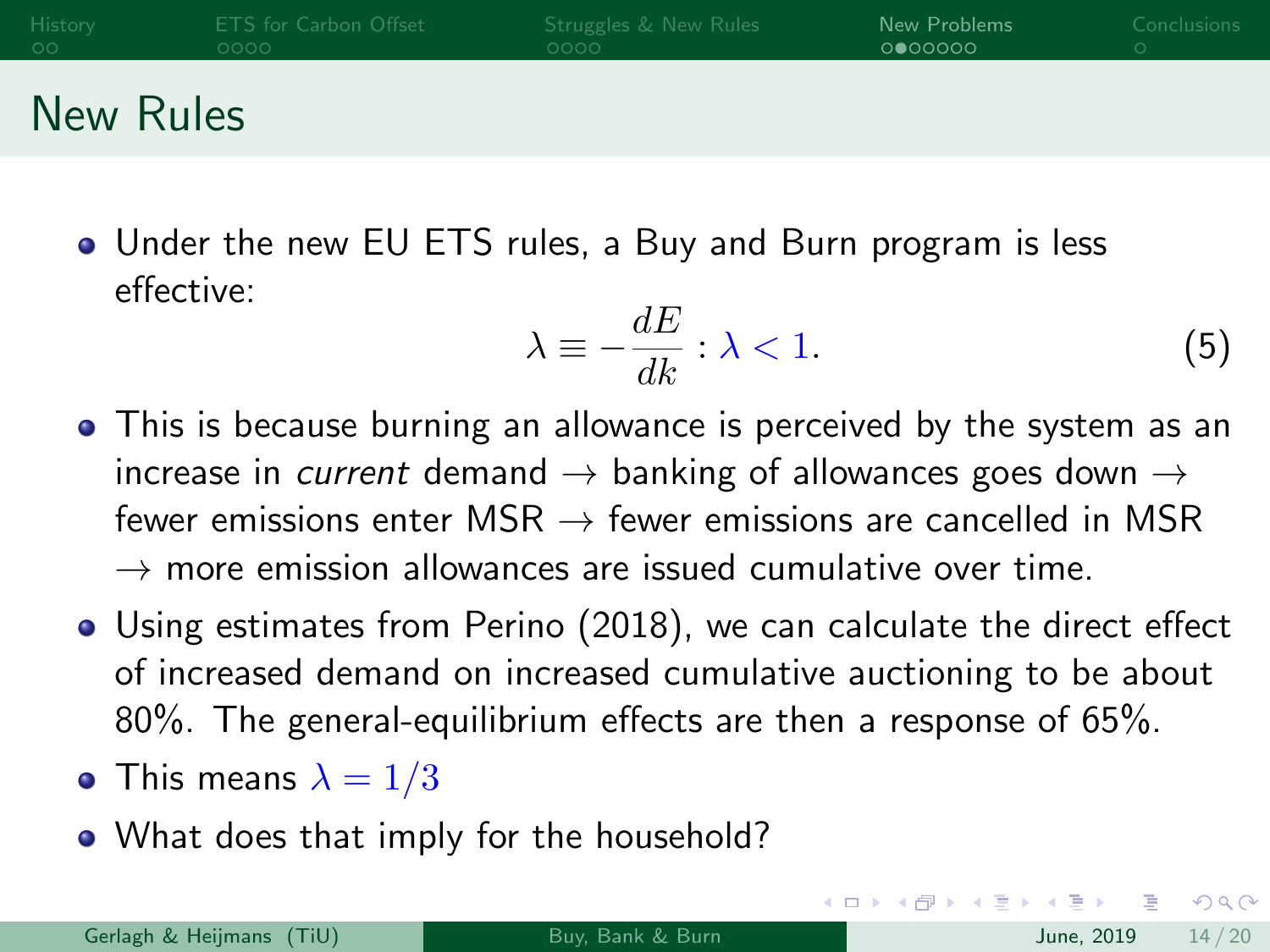### Buy and Burn, Part II

This changes the cost minimization program to:

$$
\min_{h,f,k} c(h) + \psi f + pk
$$
\n
$$
\text{s.t.} \quad h + f + \lambda k = 40
$$
\n(7)

 $\bullet$  If using the ETS, to compensate 40 tonnes of emissions, the household must now buy and burn  $k = 40/\lambda = 120$  allowances

 $\Omega$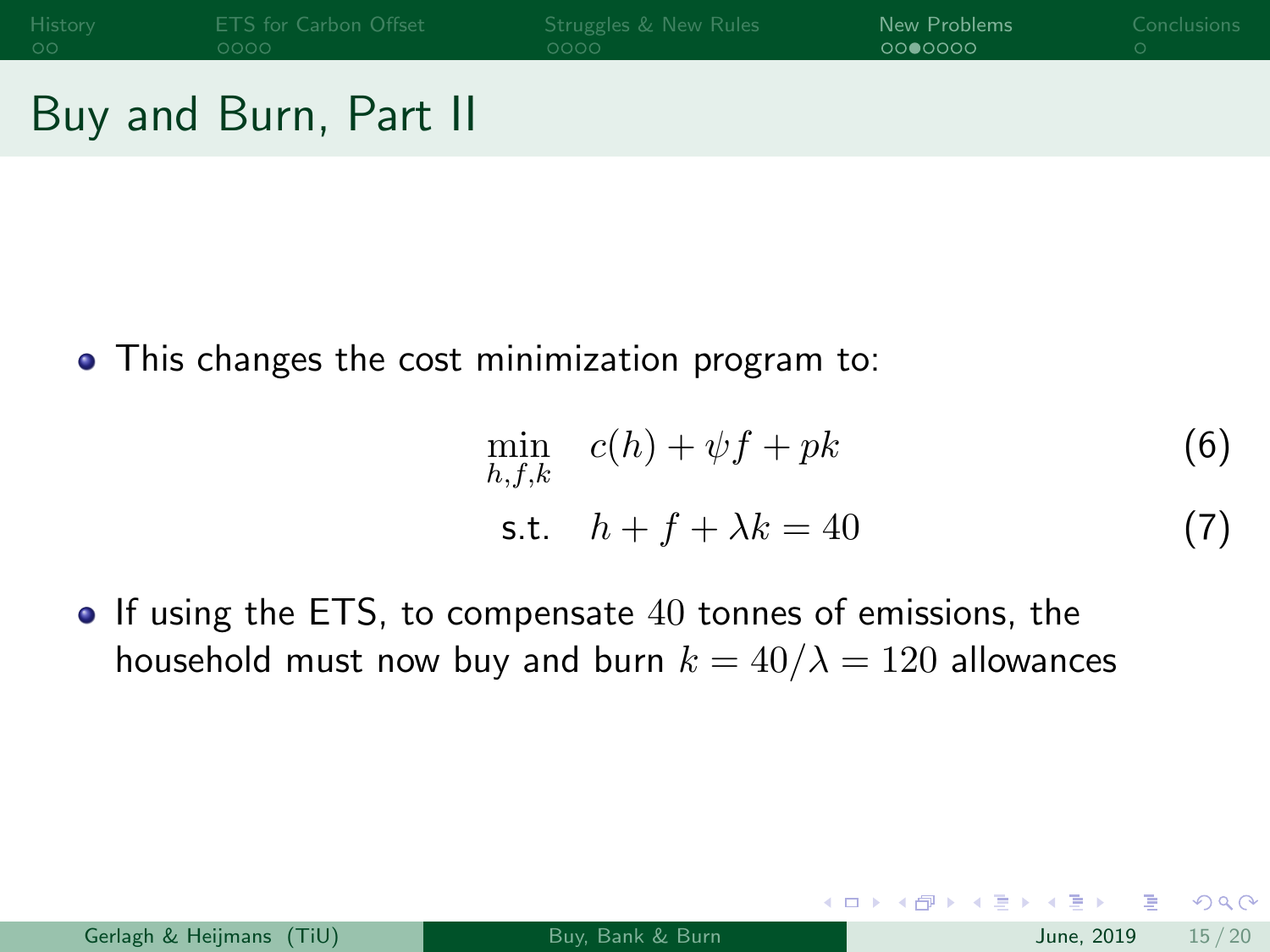| History | ETS for Carbon Offset | Struggles & New Rules | New Problems | <b>Conclusions</b> |
|---------|-----------------------|-----------------------|--------------|--------------------|
| - ററ    | OOOO -                | OOOO.                 | 0000000      |                    |
|         | Decisions, Part II    |                       |              |                    |

- Suppose the allowance price is still  $p = \epsilon 20$ .
- In order to reduce emissions in the ETS by 40 tonnes, the household now has to buy  $40/\lambda = 120$  allowances!
- At  $\in$  20 apiece, this implies a cost of  $\in$  2400 to the household
- It may well decide to cut down on carbon burning!
- They may install some pv cells instead, or if that's too expensive, cut down on compensation altogether
- Competition between offset projects and the ETS imply  $p < \psi \approx p/\lambda$
- The new rules distort abatement efforts: too much efforts in non-regulated projects

 $=$   $\Omega$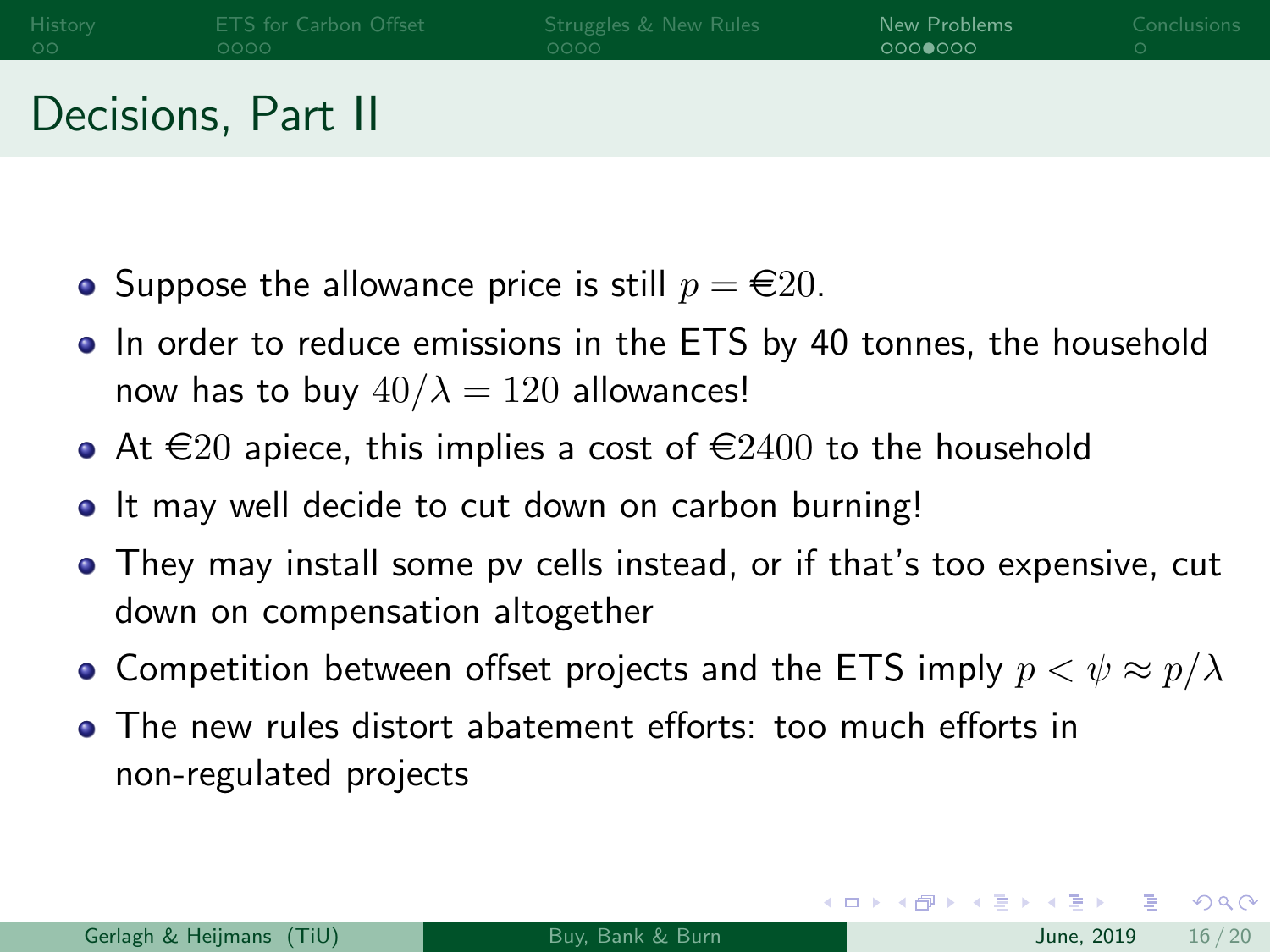| History | ETS for Carbon Offset | Struggles & New Rules | New Problems | <b>Conclusions</b> |
|---------|-----------------------|-----------------------|--------------|--------------------|
| - ററ    | OOOO.                 | OOOO.                 | 0000000      |                    |
|         | Buy, Bank, Burn       |                       |              |                    |

- Now imagine a situation where the household buys allowances but instead of being buried, these allowances are banked, and burnt in say 2030.
- Buy-Bank-Burn an allowance is perceived by the system as an increase in future demand  $\rightarrow$  banking of allowances goes up  $\rightarrow$  more emissions enter MSR  $\rightarrow$  more emissions are cancelled in MSR  $\rightarrow$ fewer emission allowances are issued cumulatively
- If  $k^*$  allowances are bought-banked-burnt, it can be shown that:

$$
\lambda^* \equiv -\frac{dE}{dk^*} : \lambda^* > 1. \tag{8}
$$

 $\left\{ \begin{array}{ccc} 1 & 0 & 0 \\ 0 & 1 & 0 \end{array} \right.$ 

Using Perino (2018)'s estimates we can derive  $\lambda^* = 5/3$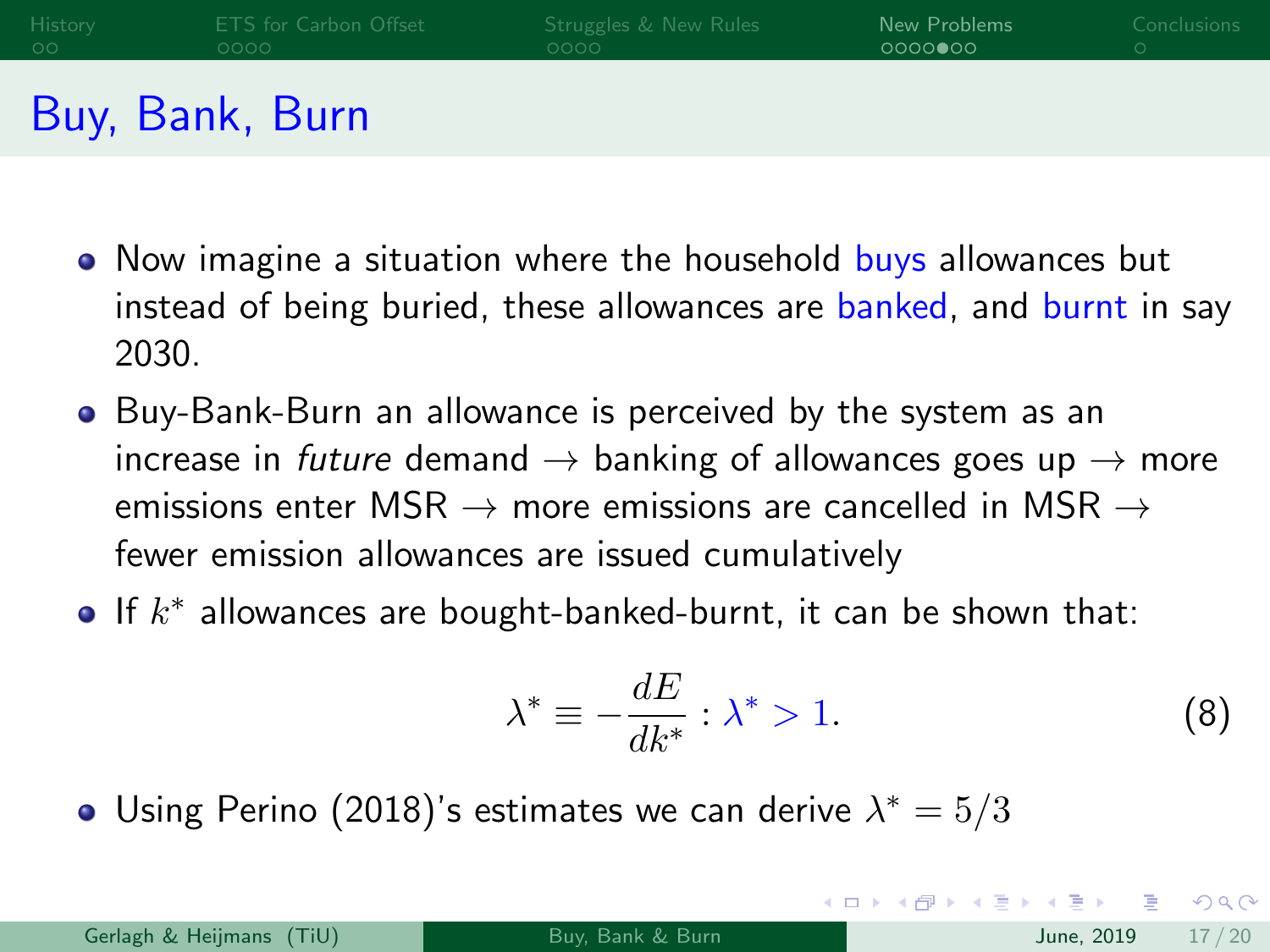| History | ETS for Carbon Offset | Struggles & New Rules | New Problems | Conclusions |
|---------|-----------------------|-----------------------|--------------|-------------|
| - ററ    | OOOO -                | 0000                  | 00000000     |             |
| . .     |                       |                       |              |             |

#### Decisions, Part III

• This household's program is now as follows:

$$
\min_{h,f,k} c(h) + \psi f + pk \tag{9}
$$

s.t. 
$$
h + f + \lambda^* k = 40
$$
 (10)

To remove 40 tonnes of emissions from the ETS, the household need now buy and burn  $40/\lambda^* = 24$  allowances only!

• Again, we assume 
$$
p = \text{\textsterling}20
$$
.

- $\bullet$  This means the cost of compensation through the  $B^3$  program are only  $\in$  480.
- Competition between offset projects and the ETS imply  $\psi < p \approx \lambda \psi$
- The new rules distort abatement efforts: too much efforts for regulated firms

Gerlagh & Heijmans (TiU) [Buy, Bank & Burn](#page-0-0) June, 2019 18 / 2019 18 / 2019 18 / 2019 18 / 2019 18 / 2019 18 / 20

 $=$   $\Omega$ 

K ロ ⊁ K 御 ⊁ K 君 ⊁ K 君 ⊁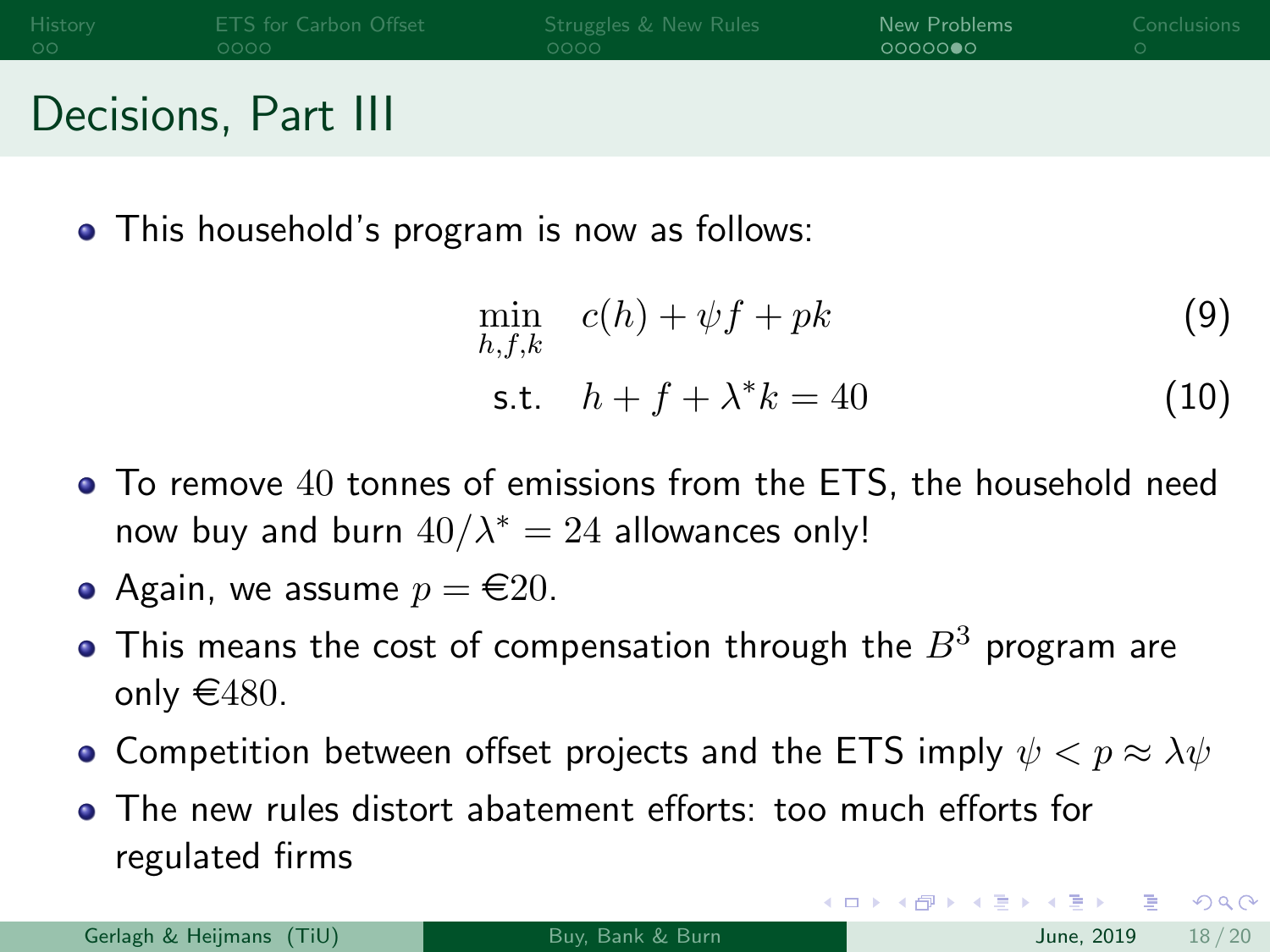#### Virtue at the Cost of Others

- $\bullet$  How can it be the household need only buy 24 tons in allowances for a total reduction of 40 ton?
- $\bullet$  Somebody else abates the remaining 16 ton!
- In this case, those are the regulated industries.
- These also pay the price of  $\in$  320 for it.
- (Note that the regulated firms had nothing to do with this flight.)
- Our household is virtuous at the cost of others

4 0 F

4 E X 4 E X